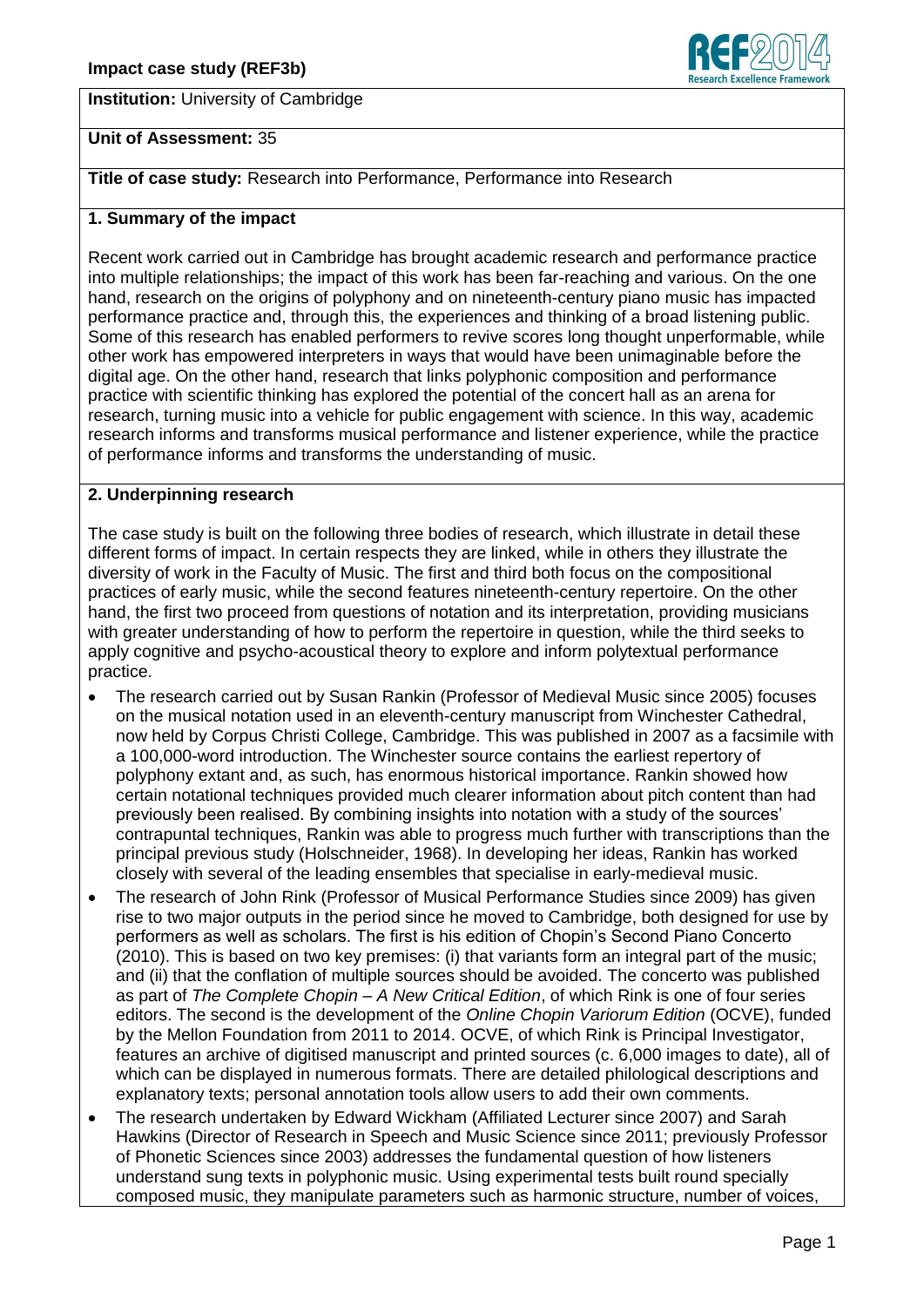

word predictability and phonetic structure: the purpose is to probe the intelligibility of words in sung texts, and in this way inform the practices of both performers and composers, as well as the experiences of listeners. At the same time, the newly composed music and associated texts are designed to promote understanding of the neuroscience of hearing. Audiences' active participation is engaged by in-concert tests of intelligibility; these are accompanied by explanations about the principles tested and their relevance to normal and hearing-impaired listeners in complex auditory environments. Like Rankin, Wickham and Hawkins work closely with leading performers of early music to test their hypotheses – in this case The Clerks, who are directed by Wickham and whose repertoire ranges from polytextual motets to contemporary compositions.

# **3. References to the research**

a) Susan Rankin's edition of the Winchester Troper was commissioned by Early English Church Music; it appeared as *The Winchester Troper*, Early English Church Music 50 (London: Stainer and Bell, 2007). This volume encapsulates a body of research spanning almost fifteen years, starting with an article published in 1993: 'Winchester Polyphony: The Early Theory and Practice of Organum', in S. Rankin and D. Hiley (eds.), *Music in the Medieval English Liturgy: Plainsong and Mediæval Music Society Centennial Essays* (Oxford: Oxford University Press, 1993), 59-99.

Outputs embodying Rink's research include:

- b) *Fryderyk Chopin, Piano Concerto No. 2 in F minor, Op. 21*, ed. John Rink (London: Peters Edition, 2010).
- c) Online Chopin Variorum Edition (OCVE), www.ocve.org.uk, funded in three successive grants from the Andrew W. Mellon Foundation (Scholarly Communications Program), New York, USA. Two preliminary phases, which attracted grants of \$110,000 and \$303,000 respectively, laid the foundations for the current developmental phase of the project (2011-14), which is supported by a grant of \$600,000. The OCVE, which released its first web resource in 2010, includes significant excerpts from Christophe Grabowski and John Rink, *Annotated Catalogue of Chopin's First Editions* (Cambridge: Cambridge University Press, 2010), a volume that received the Vincent H. Duckles Award (2012) from the Music Library Association for 'the best book-length bibliography or other research tool in music', and the C. B. Oldman Prize (2011) from the UK and Ireland branch of the International Association of Music Libraries, Archives and Documentation Centres.

Representative publications underpinning the research of Hawkins and Wickham are:

- d) S. Hawkins, 'Roles and representations of systematic fine phonetic detail in speech understanding', *Journal of Phonetics* 31 (2003), 373-405.
- e) A. Heinrich, Y. Flory, and S. Hawkins, 'Influence of English r-resonances on intelligibility of speech in noise for native English and German listeners', *Speech Communication* 52 (2010), 1038-1055.

A. Heinrich, K. Bruhn, and S. Hawkins, 'Young and old listeners' perception of speech in the background of English- and foreign-accented babble', in D. Algom, D. Zakay, E. Chajut, S. Shaki, Y. Mama, and V. Shakuf (eds.), *Fechner Day 2011: International Society for Psychophysics Twenty-seventh Annual Meeting* (2011), 113-118.

# **4. Details of the impact**

The research described above has impacted performance and the understanding of performance in complementary ways. At one end of the spectrum it has brought to light repertoire that lay dormant for centuries. Rankin's work on the Winchester Troper has resulted not only in transcriptions of long-neglected pieces but also, crucially, in better understanding of how they could be performed. Since 2008 this body of knowledge has been made available through editions, recordings and public performances. Building on the experience gained through Ensemble Gilles Binchois's landmark concert in honour of Edward the Confessor (Westminster Abbey, 2005), Rankin has worked within the assessment period with two further internationally renowned groups, Dialogos and Ensemble Discantus, greatly expanding the range of the Winchester polyphonies to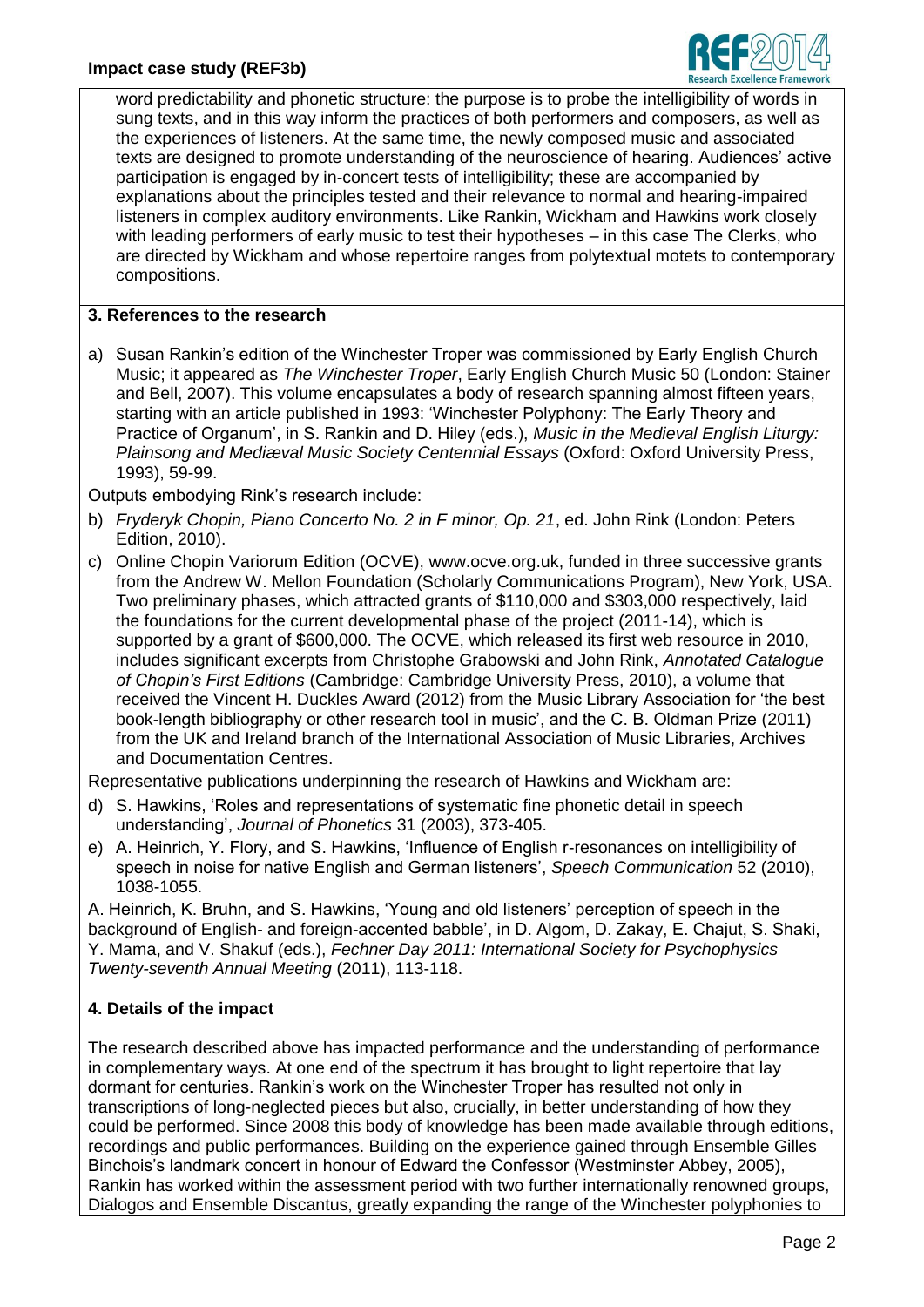## **Impact case study (REF3b)**



have been disseminated in concert. A recording of Winchester repertory issued by Dialogos in 2009 (*Abbo abbas*; Ambronay Editions, AMY 017) was elected best Early Music CD of 2009 by *[Audio Clásica](http://www.grupov.es/administrador/asp/contenido_revista.asp?id_articulo=7850&id_revista_combo_parametro=1761&id_revista_combo=1761&revista_combo=24&id_revista=24&elmes=156&redir=cabecera¶m=miralo&)*; *Fanfare* (January/February 2010 issue; see Section 5a) described it as 'not to be missed'. Rankin provided transcriptions for nine of the disc's twelve pieces, only one of which had previously been recorded. In all, this programme has now been performed in over fifty concerts throughout Europe and North America in venues including Harvard University, the Sorbonne and, most recently, the Thoronet Festival (July 2013). A further programme, 'Music for a King', first given by Ensemble Discantus at the 2012 Ravenstein Festival, was broadcast on France Musique on 7.IX.12 and recorded early in 2013 for release on the *aeon* label; it has already been given ten times in concert, in venues including the Musée de Cluny, Paris, while extracts have been disseminated on YouTube (Section 5b) and Facebook (Section 5c). Winchester polyphonies have also been the focus of a summer course (July 2012; Fondation Royaumont, France). In each case, Rankin devised the programmes, provided the performing materials, and used insights gleaned from her research to coach the groups in appropriate performance styles. The director of one internationally renowned early-music ensemble has written of Rankin that 'without her transcriptions of the Winchester polyphonies and her generous work with the performers, our knowledge of the earliest roots of our medieval musical heritage would be seriously incomplete, and the concert audience in many countries would not have been able to discover this important musical repertoire' (Section 5d). In short, Rankin's research has revolutionised perceptions of early-medieval sound worlds for both performers and audiences.

Rink's research has helped change perceptions not only of how music might be performed, but also of the nature of performers' interpretive choices. In his case, the focus has been on canonic repertoire. Rink's edition of Chopin's Second Piano Concerto presents a reliable *Urtext* based on a single 'best source', while offering performers variants from other authorised sources, along with original fingerings and expressive indications; this achieves both fidelity to Chopin's intentions and the freedom of choice fundamental to his performance style. OCVE is making available for the first time a comprehensive body of primary Chopin sources; by highlighting differences between sources, it enables performers and teachers to construct their own interpretive approaches. One eminent pianist has written: 'I regularly use these resources myself for preparing performances, and refer to them internationally in masterclasses, as well as hearing them referred to in other classes by some very senior and distinguished performers'; he adds that they result in 'informed performances [that] are increasingly heard worldwide, affecting audience perceptions and being passed on in turn to younger students' (Section 5e). Both the concerto edition and OCVE have been the focus of presentations ranging from masterclasses (e.g., Jerusalem, 3.I.10 and 4.I.10; circa 50 in the audience [hereafter 'c.50' or equivalent]; London, 25.X.10, c.75) to lessons to schoolchildren (e.g., Singapore, 25.X.12, c.40; Cambridge, 2010-13, c.80). All of these sessions began with a presentation on problems raised by Chopin sources; tuition focused on philological issues and on performance practice. Rink also employed this research while lecturing in China (Shanghai Conservatory, 18.III.13 and 19.III.13, c.85; Nanjing Normal University, 22.III.13, c.120); Madrid (Universidad *Complutense*, 4.V.12*, c.50)*; Alcalá (Aula de Música, 5.V.12 and 6.V.12, c.25); Paris (Bibliothèque Polonaise, 26.XI.10, c.80); Korea (Seoul National University, 21.X.10 to 23.X.10, c.100); and London (Purcell Room, 6.II.10, c.300). Chopin's symbolic importance in Poland lends particular significance to the use of Rink's Chopin editions in a highprofile concert in Warsaw (26.II.10; also broadcast on Polish Radio). Details about OCVE have also been disseminated through 'The Virtual Chopin', a fifteen-minute film produced by Cambridge University Communications Office in 2013 and accessible on YouTube since 1 March (Section 5f). By the end of July this had already achieved almost 8,000 hits, attracting comments such as the following from individual users: 'Reaching out this way is very beneficial to the large audience that otherwise would simply remain ignorant', and 'I think this is a wonderful new departure ... Classical music needs to attract younger generations[,] and younger people do not have the same sort of unquestioning reverence that older music lovers have' (comments dated March 2013; Section 5g).

As explained on the project website (Section 5h), the research of Wickham and Hawkins integrates artistic practice with scientific method in order to develop and apply cognitive approaches to the perception of polyphonic music. Enhancing understanding of the psychological processes underlying both polyphony and textual comprehension, this research aims also to inform compositional approaches to the communication of text through music; a highly respected composer and blogger described it as 'some of the best interaction between music and science